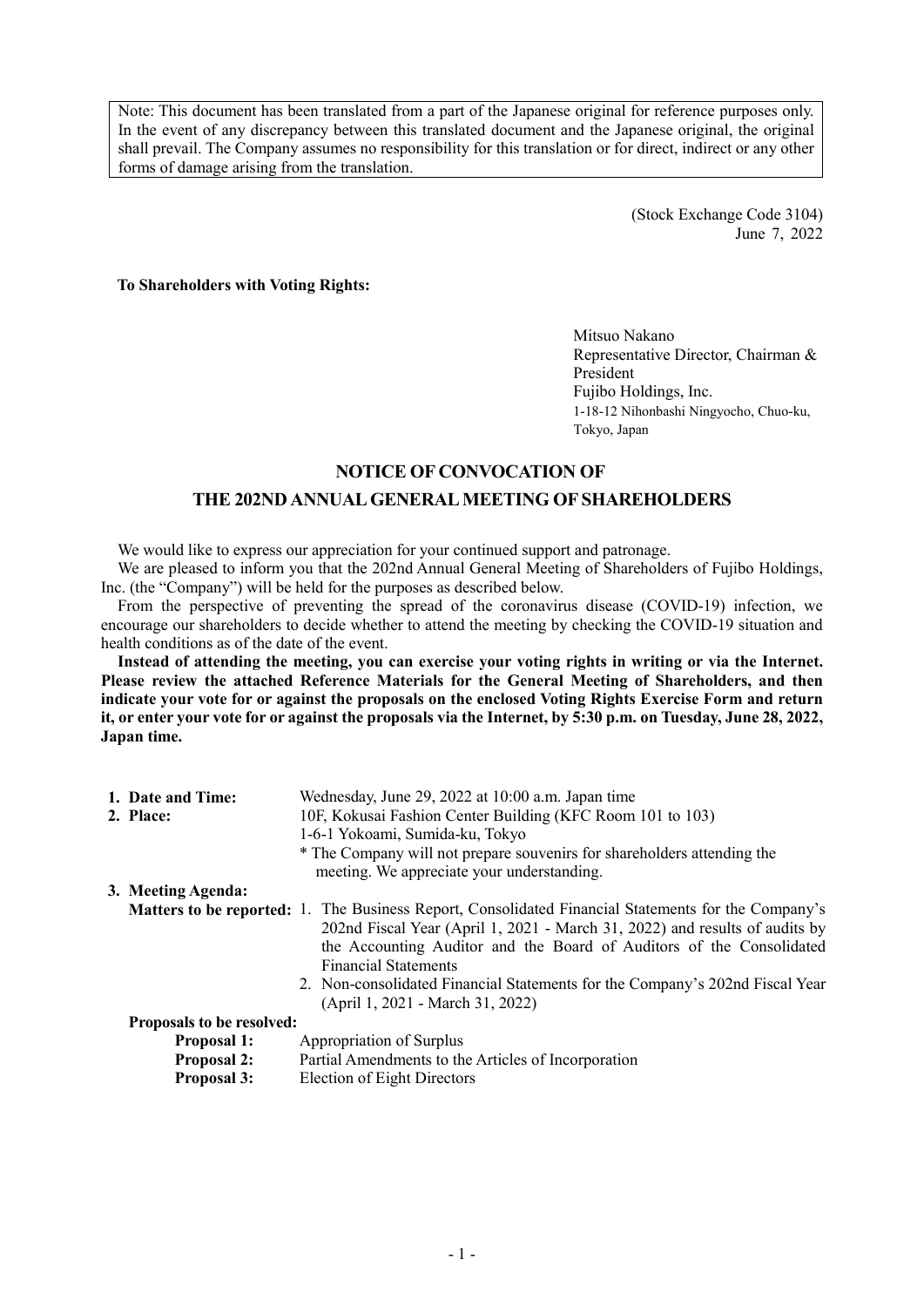#### **4. Matters regarding the Convocation**

- (1) If voting rights are exercised both in writing and via the Internet, the voting rights exercised via the Internet shall be deemed valid.
- (2) If voting rights are exercised multiple times via the Internet, the most recent voting rights exercised shall be deemed valid.
- ◎ When attending the meeting, please submit the enclosed Voting Rights Exercise Form at the reception desk.
- ◎ Pursuant to laws and regulations and Article 15 of the Company's Articles of Incorporation, the following items are posted on the Company's website (https://www.fujibo.co.jp/) and are not provided in the Appendix to this Notice.
	- 1) Notes to Consolidated Financial Statements
	- 2) Notes to Non-consolidated Financial Statements

Additionally, the Notes to Consolidated Financial Statements and Notes to Non-consolidated Financial Statements are part of the Consolidated Financial Statements and Non-consolidated Financial Statements that were used by the Auditors and the Accounting Auditor for the preparation of the Auditor's Report and the Accounting Auditor's Report, respectively.

◎ Should the Reference Materials for the General Meeting of Shareholders, Business Report, Consolidated Financial Statements, and Non-consolidated Financial Statements require revisions, the revised versions will be posted on the Company's website (https://www.fujibo.co.jp/).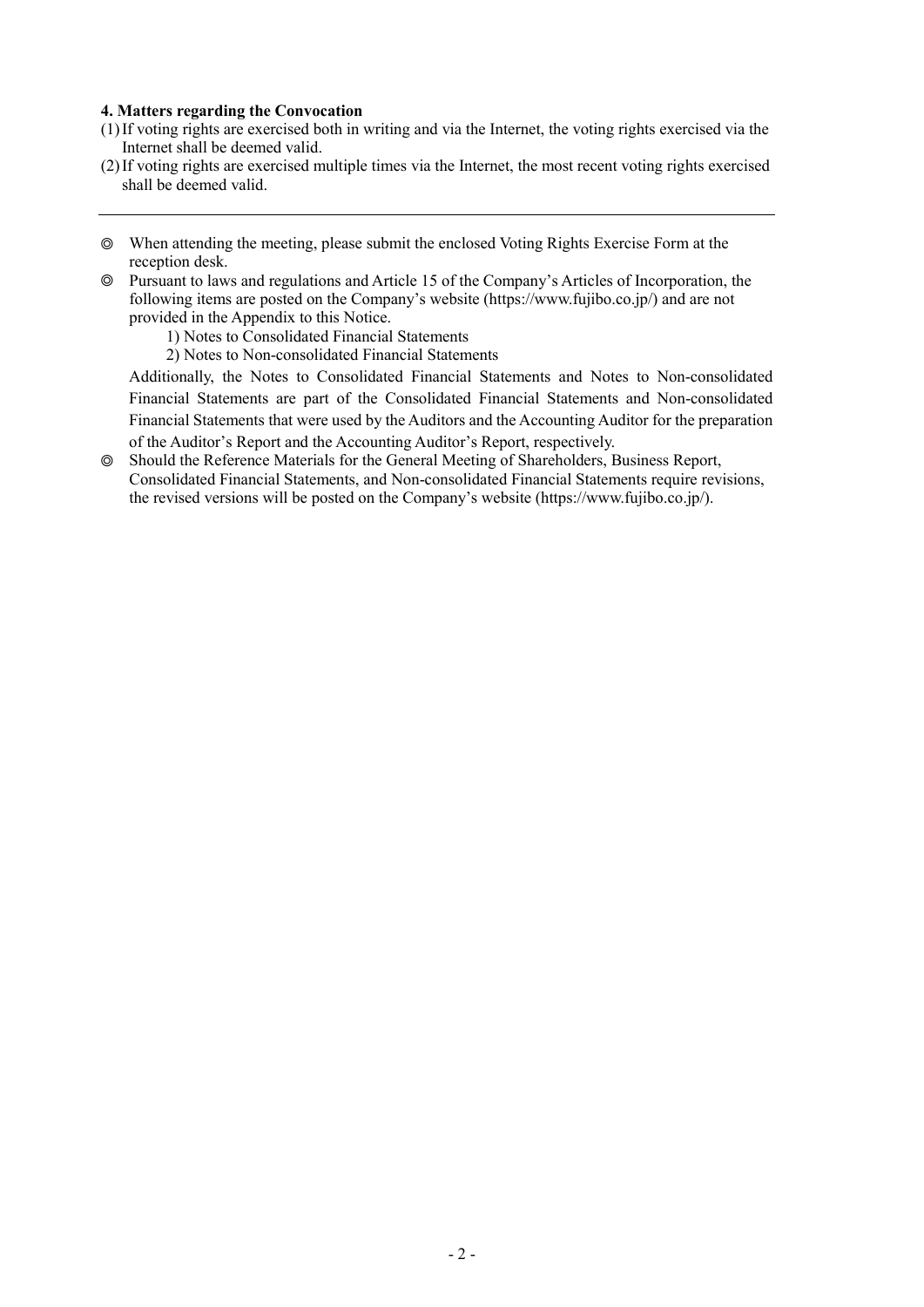#### Measures to Prevent Infection of the Coronavirus Disease

On the occasion of the 202nd Annual General Meeting of Shareholders of the Company, we would like to inform you that we will implement the following measures to prevent infection of the coronavirus disease (COVID-19). We appreciate your understanding and cooperation.

1. Measures to be taken

- The Company will provide alcohol hand sanitizers near the reception desk.
- Our operational staff for the meeting will wear face covers while serving after confirming their physical conditions including their temperatures.
- 2. Request to shareholders
	- For those who plan to attend the meeting, we encourage you to pay attention to your physical condition until the date of the event and not to overexert yourself.
	- Your voting rights can also be exercised in writing or via the Internet. We kindly recommend our shareholders to use these methods.
- 3. Request to shareholders who will attend the meeting
	- For those who will attend the meeting, we strongly encourage you to bring and wear face covers.
	- When arriving at the meeting, please use hand sanitizers provided at the venue before entering.
	- The Company may take your temperature around the reception desk. For those who have a fever, we may refuse admission to the venue. Additionally, our operational staff may approach you and ask to leave the venue for those whose physical condition is appeared not to be well enough. We appreciate your understanding in this regard.

Depending on the status of the spread of the COVID-19 infection and the announcement from governments, etc. up to the date of the event, the Company may change measures taken for the operation of the meeting. Please check the announcements to be posted on the Company's website (https://www.fujibo.co.jp/).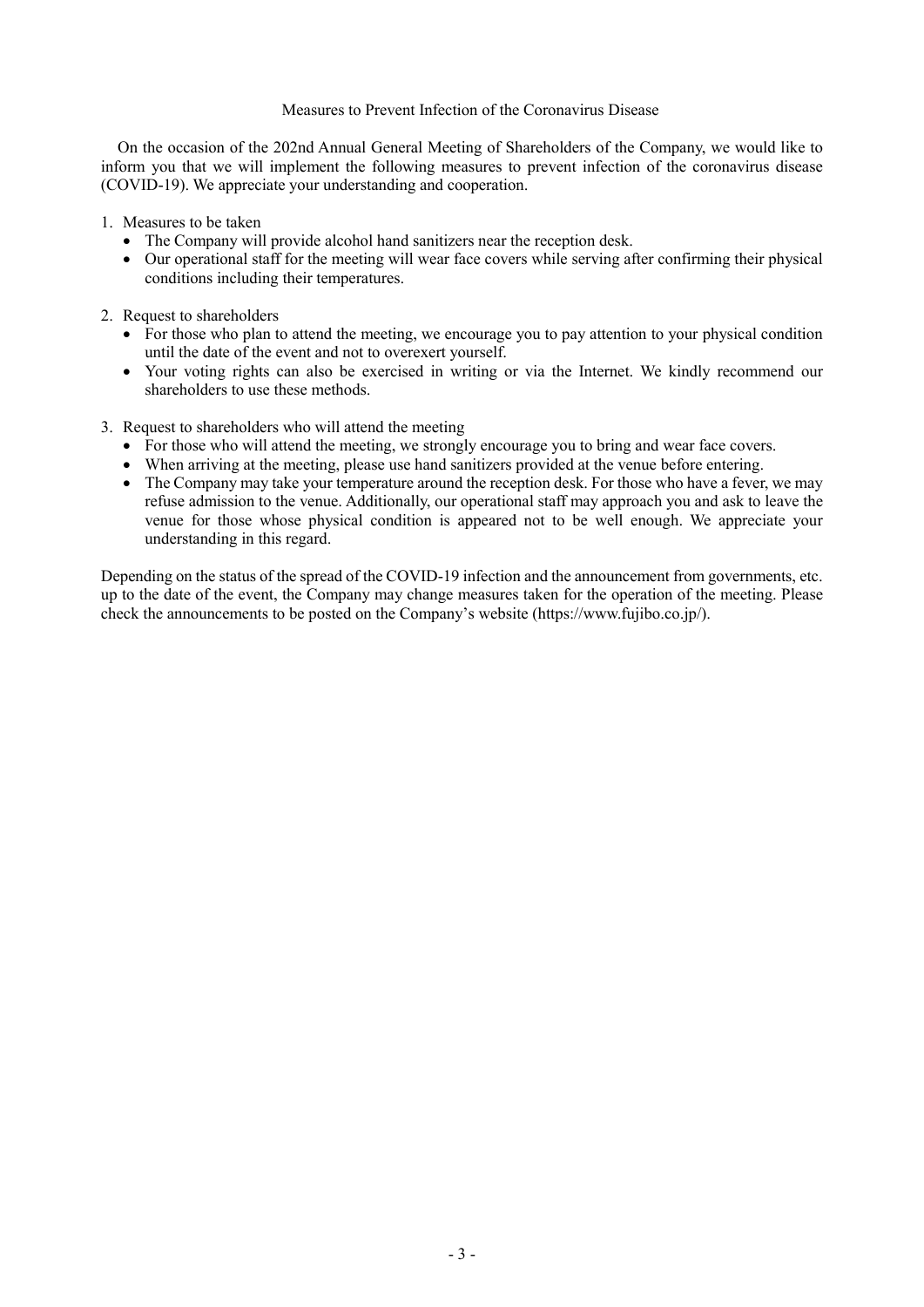# **Reference Materials for the General Meeting of Shareholders**

## **Proposals and References**

#### **Proposal 1:** Appropriation of Surplus

The Company considers the return of profits to shareholders its most important management issue, and in comprehensive consideration of factors such as the management environment and business results, strives to distribute stable dividends over the long term.

Based on the above policy, the Company proposes a year-end dividend of ¥55 per share for the fiscal year under review as described below. Added to the interim dividend of ¥55 per share, this gives a total dividend for the year of ¥110 per share.

#### **Items Related to the Year-end Dividend**

- (1) Type of dividend property Cash
- (2) Items related to the allocation of dividend property to shareholders and its total amount 55 yen per common share Total of 630,278,055 yen
- (3) Effective date of the distribution of surplus June 30, 2022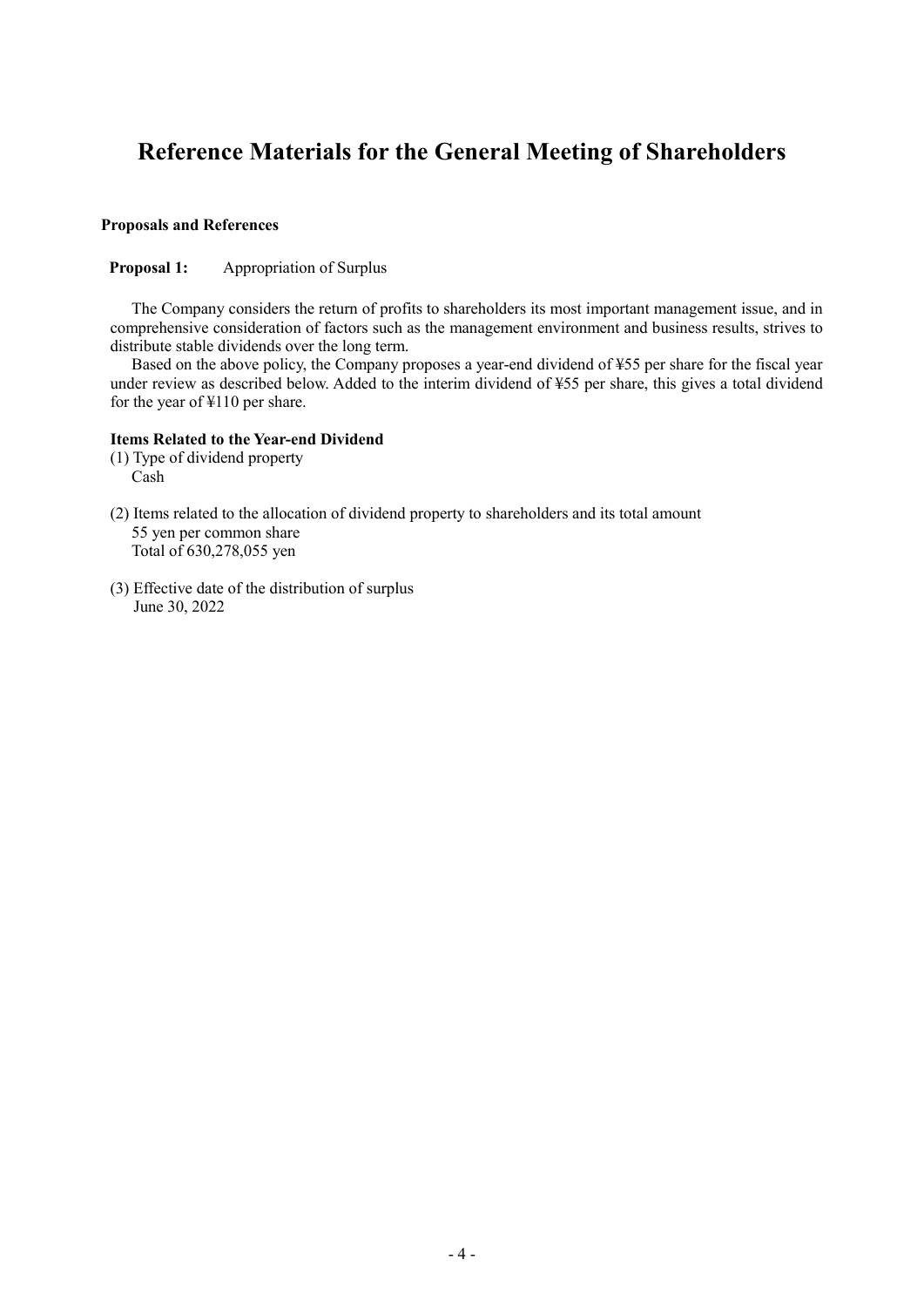# **Proposal 2:** Partial Amendments to the Articles of Incorporation

#### 1. Reasons for amendments

The amended provisions stipulated in the proviso of Article 1 of the supplementary provisions of the "Act Partially Amending the Companies Act" (Act No.70 of 2019) will be enforced on September 1, 2022. Accordingly, in order to prepare for the introduction of the system for electronic provision of materials for general meetings of shareholders, the Articles of Incorporation of the Company shall be amended as follows.

- (1) The proposed Article 15, Paragraph 1 provides that information contained in the reference materials for the general meeting of shareholders, etc. shall be provided electronically.
- (2) The purpose of the proposed Article 15, Paragraph 2 is to establish a provision to limit the scope of matters to be included in the paper copy to be sent to shareholders who have requested it.
- (3) The provisions related to the internet disclosure and deemed provision of the reference materials for the general meeting of shareholders, etc. (Article 15 of the current Articles of Incorporation) will become unnecessary and will therefore be deleted.
- (4) In line with the above establishment and deletion of the provisions, supplementary provisions related to the effective date, etc. shall be established.

#### 2. Details of amendments

The details of the amendments are as follows.

|                                                    | (Amended parts are underlined.)                                                                |
|----------------------------------------------------|------------------------------------------------------------------------------------------------|
| Current Articles of Incorporation                  | <b>Proposed Amendments</b>                                                                     |
| (Internet Disclosure and Deemed Provision of       |                                                                                                |
| Reference Materials for the General Meeting of     |                                                                                                |
| Shareholders, Etc.)                                |                                                                                                |
| Article 15 The Company may, when convening a       | <deleted></deleted>                                                                            |
| general meeting of shareholders, deem that it has  |                                                                                                |
| provided its shareholders with information         |                                                                                                |
| pertaining to matters to be described or indicated |                                                                                                |
| in the reference materials for the general meeting |                                                                                                |
| of shareholders, business report, non-             |                                                                                                |
| consolidated financial statements, and             |                                                                                                |
| consolidated financial statements, by disclosing   |                                                                                                |
| such information through the internet in           |                                                                                                |
| accordance with the provisions provided in the     |                                                                                                |
| Ordinance of the Ministry of Justice.              |                                                                                                |
| <newly established=""></newly>                     | (Measures for Electronic Provision, Etc.)<br>The Company shall, when convening a<br>Article 15 |
|                                                    | general meeting of shareholders, provide                                                       |
|                                                    | information contained in the reference materials                                               |
|                                                    | for the general meeting of shareholders, etc.                                                  |
|                                                    | electronically.                                                                                |
|                                                    | Among the matters to be provided<br>$2_{\cdot}$                                                |
|                                                    | electronically, the Company may choose not to                                                  |
|                                                    | include all or part of the matters stipulated in the                                           |
|                                                    | Ordinance of the Ministry of Justice in the paper                                              |
|                                                    | copy to be sent to shareholders who have                                                       |
|                                                    | requested it by the record date for voting rights.                                             |
|                                                    |                                                                                                |
|                                                    | Supplementary provisions                                                                       |
| <newly established=""></newly>                     | The deletion of Article 15 (Internet Disclosure<br>1.                                          |
|                                                    | and Deemed Provision of Reference Materials                                                    |
|                                                    | for the General Meeting of Shareholders, Etc.)                                                 |
|                                                    | of the current Articles of Incorporation and the                                               |
|                                                    | establishment of the proposed Article 15                                                       |
|                                                    | (Measures for Electronic Provision, Etc.) shall                                                |
|                                                    | come into effect on September 1, 2022, the date                                                |
|                                                    | of enforcement of the amended provisions                                                       |
|                                                    | stipulated in the proviso of Article 1 of the                                                  |
|                                                    | supplementary provisions of the Act Partially                                                  |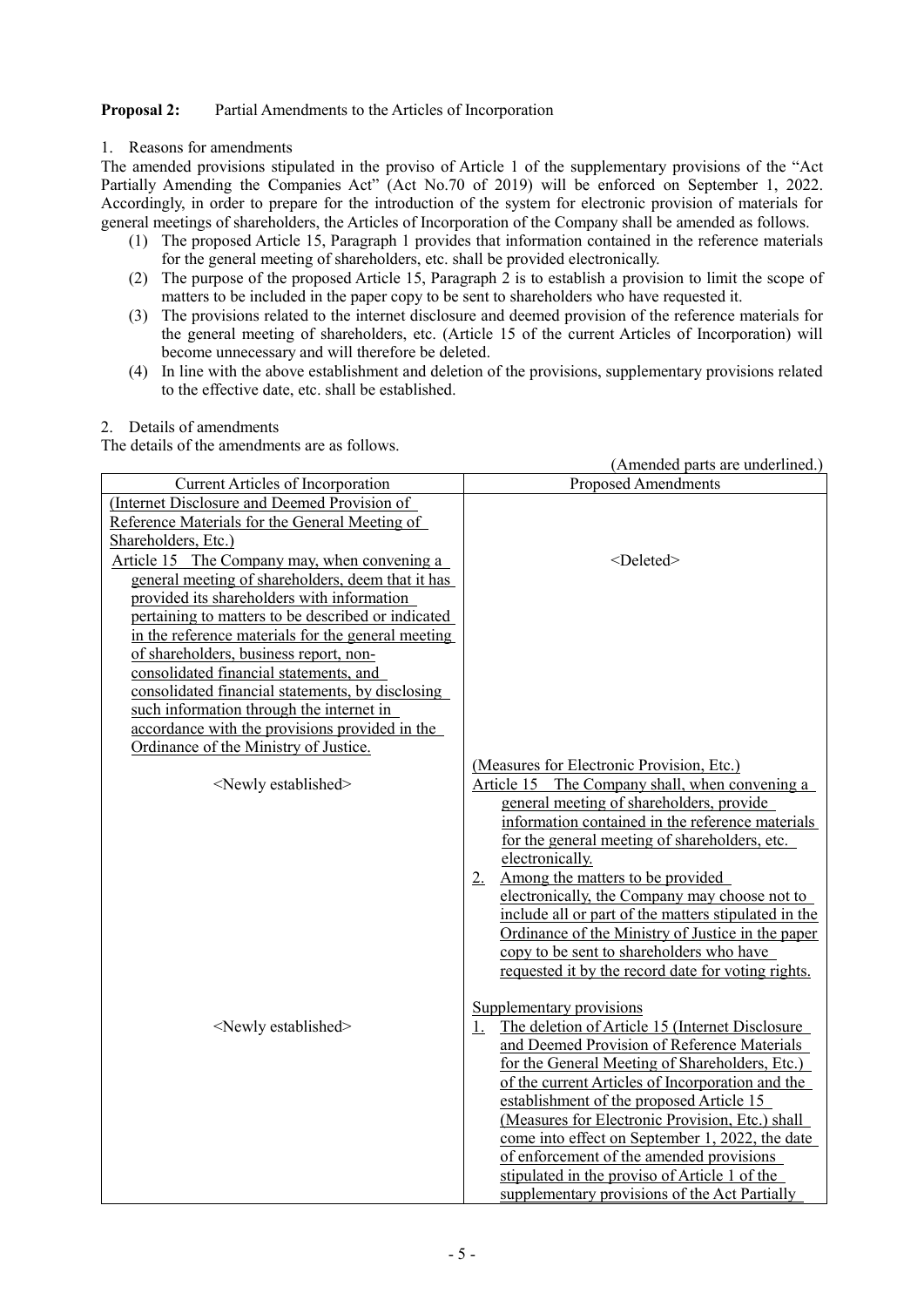| <b>Current Articles of Incorporation</b> |    | Proposed Amendments                              |
|------------------------------------------|----|--------------------------------------------------|
|                                          |    | Amending the Companies Act (Act No. 70 of        |
|                                          |    | 2019) (the "Effective Date").                    |
|                                          |    | Notwithstanding the provisions of the preceding  |
|                                          |    | paragraph, Article 15 of the current Articles of |
|                                          |    | Incorporation (Internet Disclosure and Deemed    |
|                                          |    | Provision of Reference Materials for the         |
|                                          |    | General Meeting of Shareholders, Etc.) shall     |
|                                          |    | remain in force with respect to a general        |
|                                          |    | meeting of shareholders to be held on a date     |
|                                          |    | within six months from the Effective Date.       |
|                                          | 3. | These supplementary provisions shall be deleted  |
|                                          |    | after the lapse of six months from the Effective |
|                                          |    | Date or the lapse of three months from the date  |
|                                          |    | of the general meeting of shareholders set forth |
|                                          |    | in the preceding paragraph, whichever is later.  |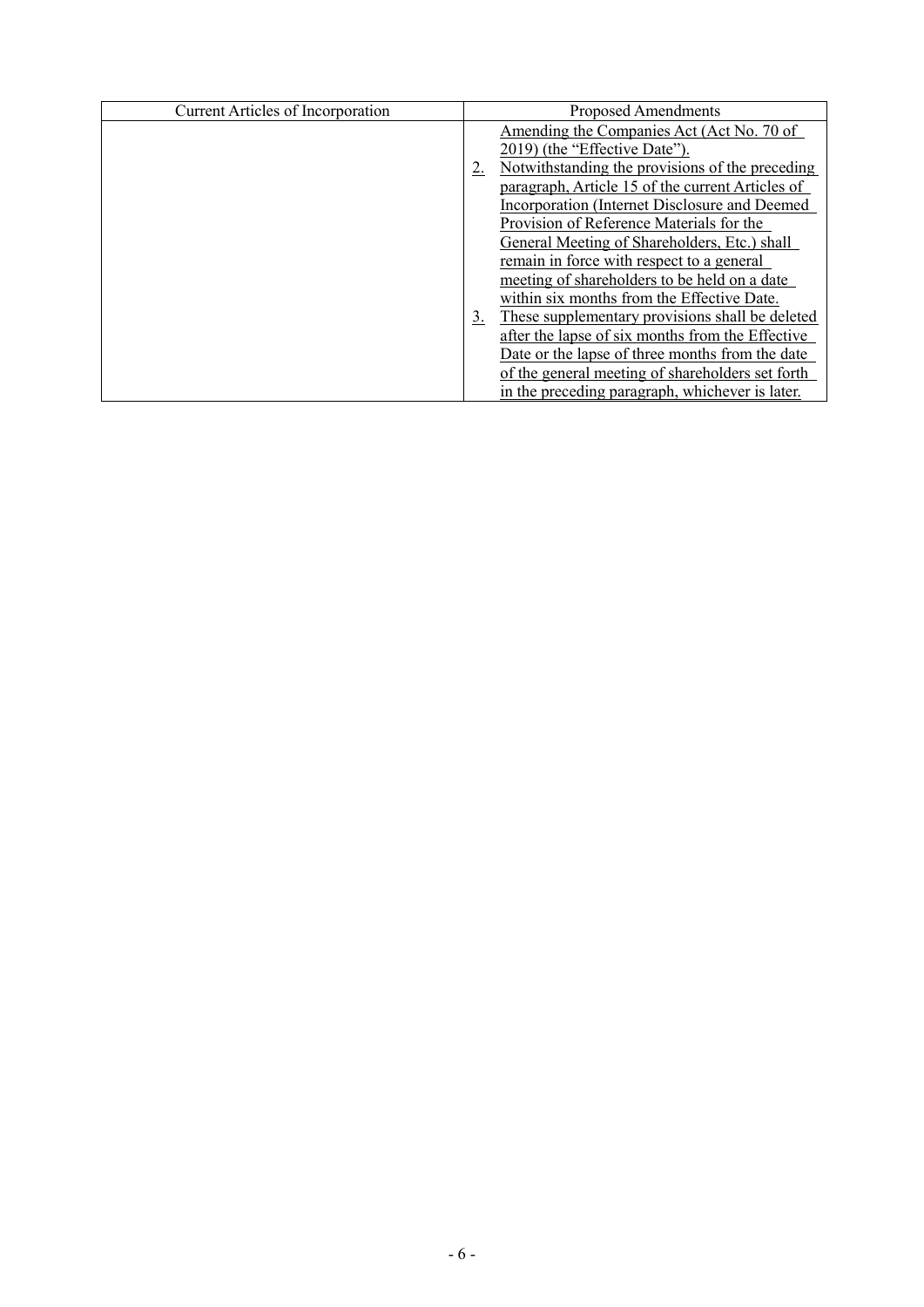# **Proposal 3:** Election of Eight Directors

The terms of office of all eight Directors will expire at the conclusion of this year's Annual General Meeting of Shareholders. Accordingly, the Company proposes the election of eight Directors, including three Outside Directors.

With the aim to strengthen the corporate governance, the Company has established the Nomination Committee, with a majority of the members being independent Outside Directors. Regarding the candidates for Directors, the Nomination Committee deliberates on the policy, procedures and original proposals, and the Board of Directors determines the candidates for Directors based on the recommendation of the Committee. The candidates for Director are as follows:

|     | Name                                                                                                                         |                                                                                                                        | Number of                                                                                                                                                                                                                                                                                                                                                                                                                                                                                                                                                                                                                                                                                                                                                                                                                                                                                                                                                                                                                                                                                                       |                       |  |  |
|-----|------------------------------------------------------------------------------------------------------------------------------|------------------------------------------------------------------------------------------------------------------------|-----------------------------------------------------------------------------------------------------------------------------------------------------------------------------------------------------------------------------------------------------------------------------------------------------------------------------------------------------------------------------------------------------------------------------------------------------------------------------------------------------------------------------------------------------------------------------------------------------------------------------------------------------------------------------------------------------------------------------------------------------------------------------------------------------------------------------------------------------------------------------------------------------------------------------------------------------------------------------------------------------------------------------------------------------------------------------------------------------------------|-----------------------|--|--|
| No. |                                                                                                                              |                                                                                                                        | shares of the                                                                                                                                                                                                                                                                                                                                                                                                                                                                                                                                                                                                                                                                                                                                                                                                                                                                                                                                                                                                                                                                                                   |                       |  |  |
|     |                                                                                                                              |                                                                                                                        |                                                                                                                                                                                                                                                                                                                                                                                                                                                                                                                                                                                                                                                                                                                                                                                                                                                                                                                                                                                                                                                                                                                 |                       |  |  |
| 1   | (Date of birth)<br>Masahide Inoue<br>(April 16, 1964)<br>Reelection                                                          | April 1987<br>August 2015<br>January 2017<br>September 2017<br>January 2018<br>May 2018<br>November 2018<br>April 2019 | and significant concurrent positions<br>Joined the Company<br>General Manager, Functional Product Business Development<br>Department<br>Executive Officer, the Company; Representative Director &<br>President, Fujibo Textile, Inc.<br>Executive Officer and General Manager, Osaka Branch, the<br>Company; Representative Director & President, Fujibo Textile,<br>Inc.; Representative Director & President, Fujibo Trading Co.,<br>Ltd.; Representative Director & President, Angle Co., Ltd.<br>Executive Officer and General Manager, Functional Product<br>Business Development Department, the Company;<br>Representative Director & President, Fujibo Textile, Inc.<br>Executive Officer, the Company; Representative Director $\&$<br>President, Yanai Chemical Industry Co., Ltd.<br>Executive Officer and General Manager, Functional Product<br>Business Development Department, the Company;<br>Representative Director & President, Yanai Chemical Industry<br>Co., Ltd.<br>Executive Officer and General Manager, Functional Product<br>Development Department, Near-Future Product Development | Company held<br>5,381 |  |  |
|     |                                                                                                                              | April 2020<br><b>June 2020</b><br>May 2021<br>(Current responsibilities)<br>Responsible for Corporate Planning         | Supervisory Department, the Company; Representative Director<br>& President, Yanai Chemical Industry Co., Ltd.<br>Executive Officer, the Company; Representative Director &<br>President, Yanai Chemical Industry Co., Ltd.<br>Director and Senior Executive Officer, the Company;<br>Representative Director & President, Yanai Chemical Industry<br>Co., Ltd.<br>Director and Senior Executive Officer, the Company<br>To the present<br>Supervisory duties of Industrial Chemicals Business                                                                                                                                                                                                                                                                                                                                                                                                                                                                                                                                                                                                                  |                       |  |  |
|     | [Reason for nomination as candidate for Director]                                                                            |                                                                                                                        |                                                                                                                                                                                                                                                                                                                                                                                                                                                                                                                                                                                                                                                                                                                                                                                                                                                                                                                                                                                                                                                                                                                 |                       |  |  |
|     | While serving as a responsible person in development departments and as Representative Director $\&$ President of a business |                                                                                                                        |                                                                                                                                                                                                                                                                                                                                                                                                                                                                                                                                                                                                                                                                                                                                                                                                                                                                                                                                                                                                                                                                                                                 |                       |  |  |
|     |                                                                                                                              |                                                                                                                        | subsidiary, Mr. Masahide Inoue has served as Director of the Company since June 2020. As he possesses a wealth of                                                                                                                                                                                                                                                                                                                                                                                                                                                                                                                                                                                                                                                                                                                                                                                                                                                                                                                                                                                               |                       |  |  |
|     |                                                                                                                              |                                                                                                                        | experience and broad insight regarding the Group's business and corporate management, the Company has judged that he is                                                                                                                                                                                                                                                                                                                                                                                                                                                                                                                                                                                                                                                                                                                                                                                                                                                                                                                                                                                         |                       |  |  |
|     | suited for the position of the Company's Director, and has thus designated him as a candidate.                               |                                                                                                                        |                                                                                                                                                                                                                                                                                                                                                                                                                                                                                                                                                                                                                                                                                                                                                                                                                                                                                                                                                                                                                                                                                                                 |                       |  |  |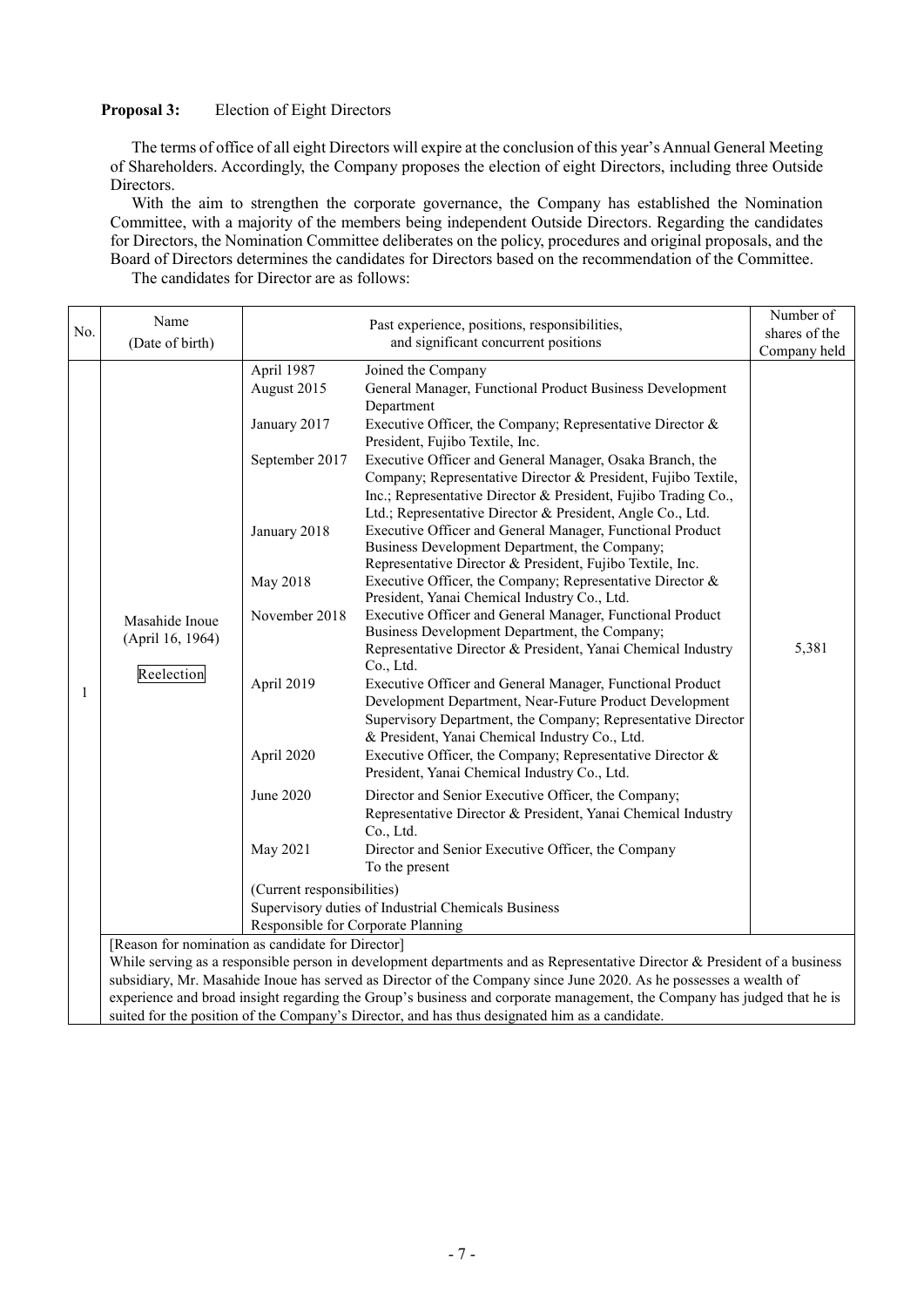|     | Name                                                                                                                                                                                                                                                                                                                                                                                                                                                                       |                                                                                                                                                                                                                              | Past experience, positions, responsibilities,                                                                                                                                                                                                                                                                                                                                                                                                                                                                                                                                                                                                                                                                                                                                                                                                                                                                                                                                           | Number of     |  |  |  |
|-----|----------------------------------------------------------------------------------------------------------------------------------------------------------------------------------------------------------------------------------------------------------------------------------------------------------------------------------------------------------------------------------------------------------------------------------------------------------------------------|------------------------------------------------------------------------------------------------------------------------------------------------------------------------------------------------------------------------------|-----------------------------------------------------------------------------------------------------------------------------------------------------------------------------------------------------------------------------------------------------------------------------------------------------------------------------------------------------------------------------------------------------------------------------------------------------------------------------------------------------------------------------------------------------------------------------------------------------------------------------------------------------------------------------------------------------------------------------------------------------------------------------------------------------------------------------------------------------------------------------------------------------------------------------------------------------------------------------------------|---------------|--|--|--|
| No. | (Date of birth)                                                                                                                                                                                                                                                                                                                                                                                                                                                            |                                                                                                                                                                                                                              | and significant concurrent positions                                                                                                                                                                                                                                                                                                                                                                                                                                                                                                                                                                                                                                                                                                                                                                                                                                                                                                                                                    | shares of the |  |  |  |
|     |                                                                                                                                                                                                                                                                                                                                                                                                                                                                            |                                                                                                                                                                                                                              |                                                                                                                                                                                                                                                                                                                                                                                                                                                                                                                                                                                                                                                                                                                                                                                                                                                                                                                                                                                         | Company held  |  |  |  |
| 2   | Kazushi Yoshida<br>(April 1, 1957)<br>Reelection                                                                                                                                                                                                                                                                                                                                                                                                                           | April 1979<br>May 2003<br>May 2005<br>January 2006<br>May 2007<br>June 2009<br>April 2012<br><b>July 2012</b><br>October 2012<br>June 2013<br>June 2014<br>June 2016<br>June 2017<br>June 2021<br>(Current responsibilities) | Joined the Mitsubishi Bank, Ltd. (currently MUFG Bank, Ltd.)<br>General Manager, Asakusabashi Branch, The Bank of Tokyo-<br>Mitsubishi, Ltd. (currently MUFG Bank, Ltd.)<br>General Manager, Jinbocho Branch<br>General Manager, Jinbocho Branch, The Bank of Tokyo-<br>Mitsubishi UFJ, Ltd. (currently MUFG Bank, Ltd.)<br>General Manager, Yanagibashi Branch<br>Representative Director and Managing Director, Mitsubishi UFJ<br>Capital Co., Ltd.<br>Representative Director, Managing Director, and Managing<br><b>Executive Officer</b><br>Advisor, the Company<br><b>Executive Officer</b><br>Director and Senior Executive Officer<br>Director and Managing Executive Officer<br>Director and Senior Managing Executive Officer<br>Representative Director and Senior Managing Executive Officer<br>Representative Director and Executive Vice President<br>To the present<br>Supervisory duties of Corporate Planning                                                          | 9,076         |  |  |  |
|     |                                                                                                                                                                                                                                                                                                                                                                                                                                                                            |                                                                                                                                                                                                                              | Responsible for Finance and Accounting, IR, and Risk Management                                                                                                                                                                                                                                                                                                                                                                                                                                                                                                                                                                                                                                                                                                                                                                                                                                                                                                                         |               |  |  |  |
|     | [Reason for nomination as candidate for Director]<br>After serving in important positions at financial institutions, Mr. Kazushi Yoshida has served as Representative Director of<br>the Company since June 2017. As he possesses a wealth of experience and broad insight regarding the Group's business and<br>corporate management, the Company has judged that he is suited for the position of the Company's Director, and has thus<br>designated him as a candidate. |                                                                                                                                                                                                                              |                                                                                                                                                                                                                                                                                                                                                                                                                                                                                                                                                                                                                                                                                                                                                                                                                                                                                                                                                                                         |               |  |  |  |
|     |                                                                                                                                                                                                                                                                                                                                                                                                                                                                            | April 1981                                                                                                                                                                                                                   | Joined the Company                                                                                                                                                                                                                                                                                                                                                                                                                                                                                                                                                                                                                                                                                                                                                                                                                                                                                                                                                                      |               |  |  |  |
| 3   | Yasuo Toyooka<br>(March 25, 1959)<br>Reelection                                                                                                                                                                                                                                                                                                                                                                                                                            | April 2015<br>June 2017<br>June 2018<br>August 2018<br>April 2019<br>June 2019<br>June 2021<br>(Current responsibilities)<br>Development<br>(Significant concurrent positions)                                               | General Manager, Secretarial Office<br>Executive Officer and General Manager, Secretarial Office<br>Senior Executive Officer and General Manager, Secretarial<br>Office<br>Senior Executive Officer, the Company; Representative Director<br>& President, Fujibo Apparel Corporation; Representative<br>Director & Chairman, Fujibo Trading Co., Ltd.<br>Senior Executive Officer, the Company; Representative Director<br>& President, Fujibo Apparel Corporation<br>Director and Senior Executive Officer, the Company;<br>Representative Director & President, Fujibo Apparel<br>Corporation<br>Representative Director and Managing Executive Officer, the<br>Company; Representative Director & President, Fujibo Apparel<br>Corporation<br>To the present<br>Supervisory duties of General Affairs, Human Resources, and Near-Future Product<br>Responsible for Secretaries, Customer Service, and Advertising<br>Representative Director & President, Fujibo Apparel Corporation | 6,400         |  |  |  |
|     | [Reason for nomination as candidate for Director]<br>While serving as a responsible person in management departments and as Representative Director $\&$ President of a business                                                                                                                                                                                                                                                                                           |                                                                                                                                                                                                                              |                                                                                                                                                                                                                                                                                                                                                                                                                                                                                                                                                                                                                                                                                                                                                                                                                                                                                                                                                                                         |               |  |  |  |
|     | subsidiary, Mr. Yasuo Toyooka has served as Representative Director of the Company since June 2021. As he possesses a                                                                                                                                                                                                                                                                                                                                                      |                                                                                                                                                                                                                              |                                                                                                                                                                                                                                                                                                                                                                                                                                                                                                                                                                                                                                                                                                                                                                                                                                                                                                                                                                                         |               |  |  |  |
|     | wealth of experience and broad insight regarding the Group's business and corporate management, the Company has judged                                                                                                                                                                                                                                                                                                                                                     |                                                                                                                                                                                                                              |                                                                                                                                                                                                                                                                                                                                                                                                                                                                                                                                                                                                                                                                                                                                                                                                                                                                                                                                                                                         |               |  |  |  |
|     |                                                                                                                                                                                                                                                                                                                                                                                                                                                                            |                                                                                                                                                                                                                              | that he is suited for the position of the Company's Director, and has thus designated him as a candidate.                                                                                                                                                                                                                                                                                                                                                                                                                                                                                                                                                                                                                                                                                                                                                                                                                                                                               |               |  |  |  |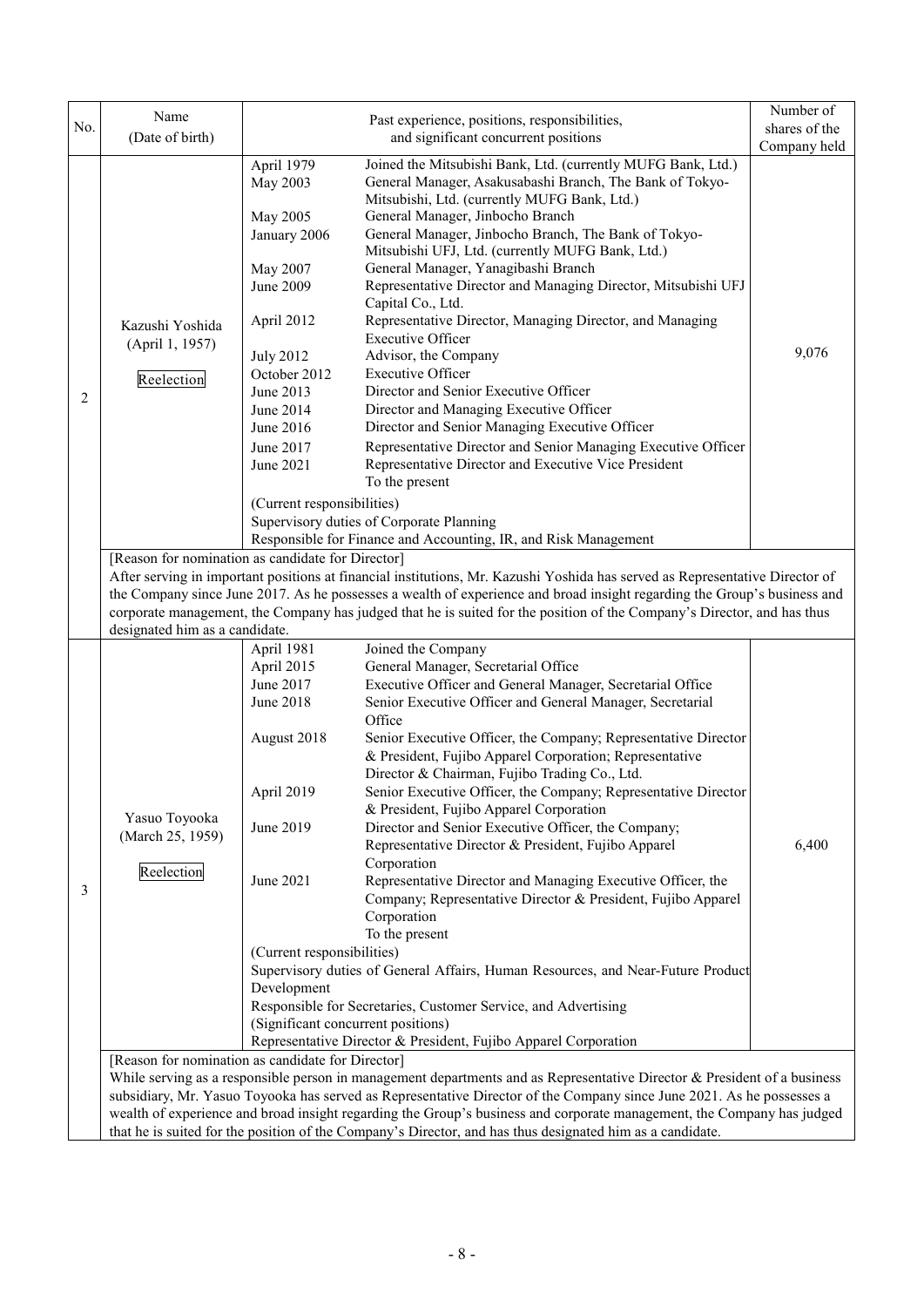|                | Name                                                                                                                                                                                                                                                                                                                                                                                                                               | Past experience, positions, responsibilities,                                                                                                                                                                                                                                                                                                                                                                                                                                                                                                                                                                                                                                                                                 |                                                                                                                                                                                | Number of |  |  |  |
|----------------|------------------------------------------------------------------------------------------------------------------------------------------------------------------------------------------------------------------------------------------------------------------------------------------------------------------------------------------------------------------------------------------------------------------------------------|-------------------------------------------------------------------------------------------------------------------------------------------------------------------------------------------------------------------------------------------------------------------------------------------------------------------------------------------------------------------------------------------------------------------------------------------------------------------------------------------------------------------------------------------------------------------------------------------------------------------------------------------------------------------------------------------------------------------------------|--------------------------------------------------------------------------------------------------------------------------------------------------------------------------------|-----------|--|--|--|
| No.            | (Date of birth)                                                                                                                                                                                                                                                                                                                                                                                                                    |                                                                                                                                                                                                                                                                                                                                                                                                                                                                                                                                                                                                                                                                                                                               | shares of the                                                                                                                                                                  |           |  |  |  |
|                |                                                                                                                                                                                                                                                                                                                                                                                                                                    |                                                                                                                                                                                                                                                                                                                                                                                                                                                                                                                                                                                                                                                                                                                               | Company held                                                                                                                                                                   |           |  |  |  |
| $\overline{4}$ | Yoshimi Mochizuki<br>(November 24, 1966)<br>Reelection                                                                                                                                                                                                                                                                                                                                                                             | April 1989<br>Joined the Company<br>March 2013<br>Plant Manager, Nyugawa Plant, Fujibo Ehime Co., Ltd.<br>Director and Managing Executive Officer<br>October 2015<br>May 2017<br>Director and Senior Managing Executive Officer<br>January 2018<br>Director and Executive Vice President<br>April 2019<br>Representative Director & President<br><b>June 2020</b><br>Executive Officer, the Company; Representative Director &<br>President, Fujibo Ehime Co., Ltd.<br>June 2021<br>Director and Senior Executive Officer, the Company;<br>Representative Director & President, Fujibo Ehime Co., Ltd.<br>To the present<br>(Significant concurrent positions)<br>Representative Director & President, Fujibo Ehime Co., Ltd. |                                                                                                                                                                                |           |  |  |  |
|                |                                                                                                                                                                                                                                                                                                                                                                                                                                    |                                                                                                                                                                                                                                                                                                                                                                                                                                                                                                                                                                                                                                                                                                                               |                                                                                                                                                                                |           |  |  |  |
|                | [Reason for nomination as candidate for Director]<br>While serving as Representative Director & President of a business subsidiary of the Company, Mr. Yoshimi Mochizuki has<br>served as Director of the Company since June 2021. As he possesses a wealth of experience and broad insight regarding the<br>Group's business and corporate management, the Company has judged that he is suited for the position of the Company's |                                                                                                                                                                                                                                                                                                                                                                                                                                                                                                                                                                                                                                                                                                                               |                                                                                                                                                                                |           |  |  |  |
|                | Director, and has thus designated him as a candidate.                                                                                                                                                                                                                                                                                                                                                                              |                                                                                                                                                                                                                                                                                                                                                                                                                                                                                                                                                                                                                                                                                                                               |                                                                                                                                                                                |           |  |  |  |
|                |                                                                                                                                                                                                                                                                                                                                                                                                                                    | April 1984<br>November 2010                                                                                                                                                                                                                                                                                                                                                                                                                                                                                                                                                                                                                                                                                                   | Joined the Company<br>General Manager, Human Resources Development Office, the                                                                                                 |           |  |  |  |
|                | Osamu Hirano<br>(December 9, 1960)<br>New                                                                                                                                                                                                                                                                                                                                                                                          | April 2015                                                                                                                                                                                                                                                                                                                                                                                                                                                                                                                                                                                                                                                                                                                    | Company<br>General Manager Responsible for General Affairs, General                                                                                                            |           |  |  |  |
|                |                                                                                                                                                                                                                                                                                                                                                                                                                                    |                                                                                                                                                                                                                                                                                                                                                                                                                                                                                                                                                                                                                                                                                                                               | Affairs and Human Resources Department, the Company                                                                                                                            |           |  |  |  |
|                |                                                                                                                                                                                                                                                                                                                                                                                                                                    | June 2015<br>April 2017                                                                                                                                                                                                                                                                                                                                                                                                                                                                                                                                                                                                                                                                                                       | General Manager, General Affairs Department, the Company<br>General Manager, General Affairs Department and General<br>Manager Responsible for Human Resources Department, the | 4,999     |  |  |  |
| 5              |                                                                                                                                                                                                                                                                                                                                                                                                                                    | August 2018                                                                                                                                                                                                                                                                                                                                                                                                                                                                                                                                                                                                                                                                                                                   | Company<br>Executive Officer and General Manager, Secretarial Office, the<br>Company<br>To the present                                                                         |           |  |  |  |
|                |                                                                                                                                                                                                                                                                                                                                                                                                                                    |                                                                                                                                                                                                                                                                                                                                                                                                                                                                                                                                                                                                                                                                                                                               |                                                                                                                                                                                |           |  |  |  |
|                |                                                                                                                                                                                                                                                                                                                                                                                                                                    | (Current responsibilities)<br>General Manager, Secretarial Office                                                                                                                                                                                                                                                                                                                                                                                                                                                                                                                                                                                                                                                             |                                                                                                                                                                                |           |  |  |  |
|                | [Reason for nomination as candidate for Director]                                                                                                                                                                                                                                                                                                                                                                                  |                                                                                                                                                                                                                                                                                                                                                                                                                                                                                                                                                                                                                                                                                                                               |                                                                                                                                                                                |           |  |  |  |
|                | While serving as a responsible person in management departments, Mr. Osamu Hirano has served as Executive Officer of                                                                                                                                                                                                                                                                                                               |                                                                                                                                                                                                                                                                                                                                                                                                                                                                                                                                                                                                                                                                                                                               |                                                                                                                                                                                |           |  |  |  |
|                | the Company since August 2018. As he possesses a wealth of experience and broad insight regarding the Group's business                                                                                                                                                                                                                                                                                                             |                                                                                                                                                                                                                                                                                                                                                                                                                                                                                                                                                                                                                                                                                                                               |                                                                                                                                                                                |           |  |  |  |
|                | and corporate management, the Company has judged that he is suited for the position of the Company's Director, and has                                                                                                                                                                                                                                                                                                             |                                                                                                                                                                                                                                                                                                                                                                                                                                                                                                                                                                                                                                                                                                                               |                                                                                                                                                                                |           |  |  |  |
|                | thus designated him as a candidate.                                                                                                                                                                                                                                                                                                                                                                                                |                                                                                                                                                                                                                                                                                                                                                                                                                                                                                                                                                                                                                                                                                                                               |                                                                                                                                                                                |           |  |  |  |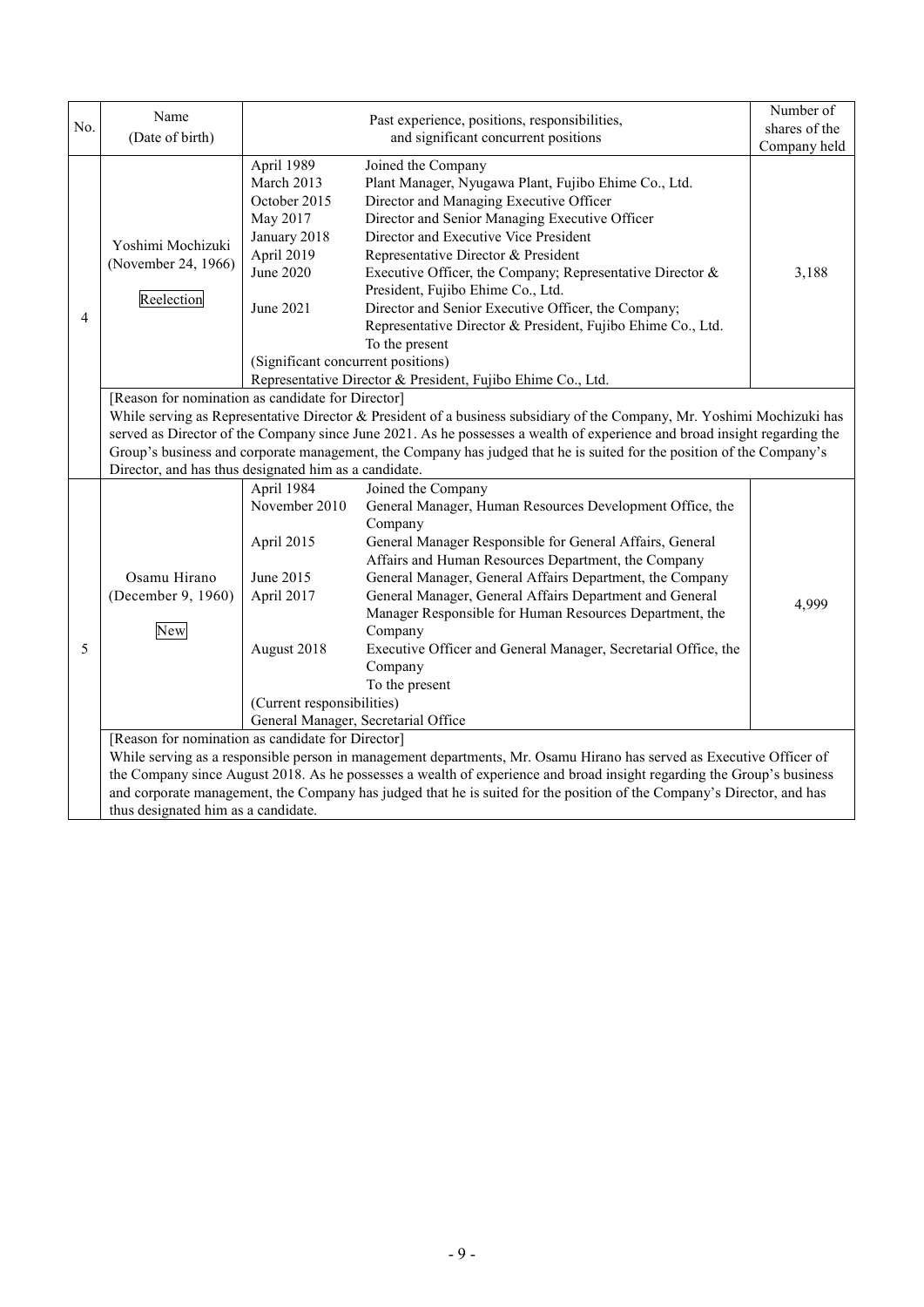| No. | Name<br>(Date of birth)                                                                                                                                                                                                                                                                                                                                                                                                                                                                                                      |                                                                                                                                           | Past experience, positions, responsibilities,<br>and significant concurrent positions                                                                                                                                                                                                                                                                                                                                                                                                                                                                                                                                                                                                                                                                                                                                                                                  | Number of<br>shares of the<br>Company held |  |  |  |
|-----|------------------------------------------------------------------------------------------------------------------------------------------------------------------------------------------------------------------------------------------------------------------------------------------------------------------------------------------------------------------------------------------------------------------------------------------------------------------------------------------------------------------------------|-------------------------------------------------------------------------------------------------------------------------------------------|------------------------------------------------------------------------------------------------------------------------------------------------------------------------------------------------------------------------------------------------------------------------------------------------------------------------------------------------------------------------------------------------------------------------------------------------------------------------------------------------------------------------------------------------------------------------------------------------------------------------------------------------------------------------------------------------------------------------------------------------------------------------------------------------------------------------------------------------------------------------|--------------------------------------------|--|--|--|
| 6   | Ruth Marie Jarman<br>(May 30, 1966)<br>Reelection<br>Outside<br>Independent                                                                                                                                                                                                                                                                                                                                                                                                                                                  | December 1988<br>June 1992<br>December 2000<br>April 2008<br>April 2012<br>June 2019<br>June 2020<br>(Significant concurrent positions)   | Joined Recruit Co., Ltd.<br>Ran a translation/interpreting operation<br>Joined Space Design Inc.<br>Director<br>Chief Executive Officer, Jarman International K.K.<br>To the present<br>Outside Director, the Company<br>To the present<br>Outside Director, Member of the Board, KADOKAWA<br><b>CORPORATION</b><br>To the present<br>Chief Executive Officer, Jarman International K.K.<br>Outside Director, Member of the Board, KADOKAWA CORPORATION                                                                                                                                                                                                                                                                                                                                                                                                                | 900                                        |  |  |  |
|     | [Reason for nomination as candidate for Outside Director and summary of expected role]<br>Ms. Ruth Marie Jarman possesses abundant knowledge and experience regarding business strategy to satisfy international<br>clients as a consultant, and to utilize her professional insight and the viewpoint of a woman in the Company's management,<br>the Company has designated her as a candidate. The Company expects her to supervise the Company's management from a<br>standpoint independent of the Company's management. |                                                                                                                                           |                                                                                                                                                                                                                                                                                                                                                                                                                                                                                                                                                                                                                                                                                                                                                                                                                                                                        |                                            |  |  |  |
| 7   | Hisashi Kobayashi<br>(November 12, 1954)<br>Reelection<br>Outside<br>Independent                                                                                                                                                                                                                                                                                                                                                                                                                                             | April 1977<br>June 2002<br>June 2004<br>June 2006<br><b>June 2008</b><br>June 2010<br>June 2011<br>June 2014<br>October 2015<br>June 2020 | Joined Daikyo Oil Co., Ltd. (currently Cosmo Oil Co., Ltd.)<br>General Manager, Fukuoka Branch, Cosmo Oil Co., Ltd.<br>General Manager, Osaka Branch<br>Executive Officer and General Manager, Sales Management<br>Department<br>Senior Executive Officer and General Manager, Sales<br>Management Department<br>Senior Executive Officer<br>Director, Senior Executive Officer<br>Director, Senior Managing Executive Officer<br>Transitioned to a holding company structure by establishing<br>Cosmo Energy Holdings Co., Ltd.<br>President and Representative Director, Cosmo Oil Co., Ltd.<br>Outside Director, the Company<br>To the present                                                                                                                                                                                                                      | 1,000                                      |  |  |  |
|     | [Reason for nomination as candidate for Outside Director and summary of expected role]<br>Mr. Hisashi Kobayashi has long been involved in management, and to utilize his wealth of experience and broad insight as a<br>corporate manager in the Company's management, the Company has designated him as a candidate. The Company expects<br>him to supervise the Company's management from a standpoint independent of the Company's management.                                                                            |                                                                                                                                           |                                                                                                                                                                                                                                                                                                                                                                                                                                                                                                                                                                                                                                                                                                                                                                                                                                                                        |                                            |  |  |  |
| 8   | Rieko Sato<br>(December 6, 1964)<br>New<br>Outside<br>Independent                                                                                                                                                                                                                                                                                                                                                                                                                                                            | April 1990<br>April 2013<br>April 2016<br>June 2017<br>June 2022<br>(Significant concurrent positions)                                    | Joined Tokyo Electric Power Company Co., Ltd. (currently<br>Tokyo Electric Power Company Holdings, Inc.)<br>Executive Officer and Vice President, Customer Service<br>Company<br>Managing Director, TEPCO Energy Partner, Incorporated<br>Auditor, TEPCO Energy Partner, Incorporated<br>Scheduled to retire as Auditor of TEPCO Energy Partner,<br>Incorporated<br>Scheduled to assume the office of Full-time Auditor of Tokyo<br>Power Technology Ltd.<br>Full-time Auditor, Tokyo Power Technology Ltd. (to be appointed)<br>[Reason for nomination as candidate for Outside Director and summary of expected role]<br>Ms. Rieko Sato has long been involved in management, and to utilize her wealth of experience and broad insight as a<br>corporate manager as well as the viewpoint as a woman in the Company's management, the Company has designated her as | $\theta$                                   |  |  |  |
|     | Company's management.<br>(Noter)                                                                                                                                                                                                                                                                                                                                                                                                                                                                                             |                                                                                                                                           | a candidate. The Company expects her to supervise the Company's management from a standpoint independent of the                                                                                                                                                                                                                                                                                                                                                                                                                                                                                                                                                                                                                                                                                                                                                        |                                            |  |  |  |

(Notes)

1. There are no special interests between each candidate for Director and the Company.